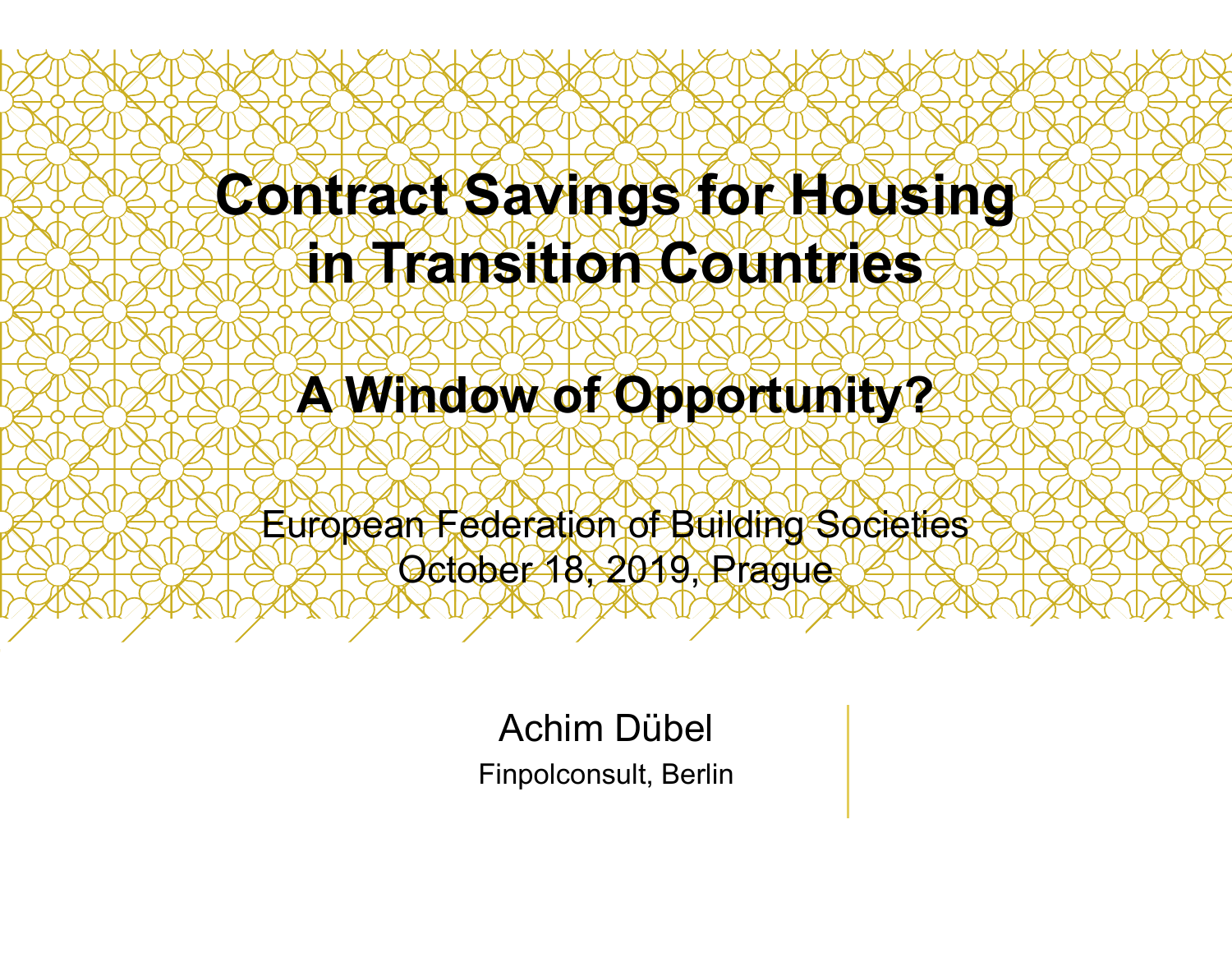Window of Opportunity for CSH? Supporting Conditions in Transition Countries

Unbroken attractivity for savers

Foreign currency lending shocks, resulting in regulatory prohibition or curtailing leading to more local currency lending

Lack of alternative long-term local currency funding instruments

Elevated local currency interest rate volatility parts of the region

Elevated income risk and income inequality parts of the region

Incomplete housing loan markets (second mortgages, renovation)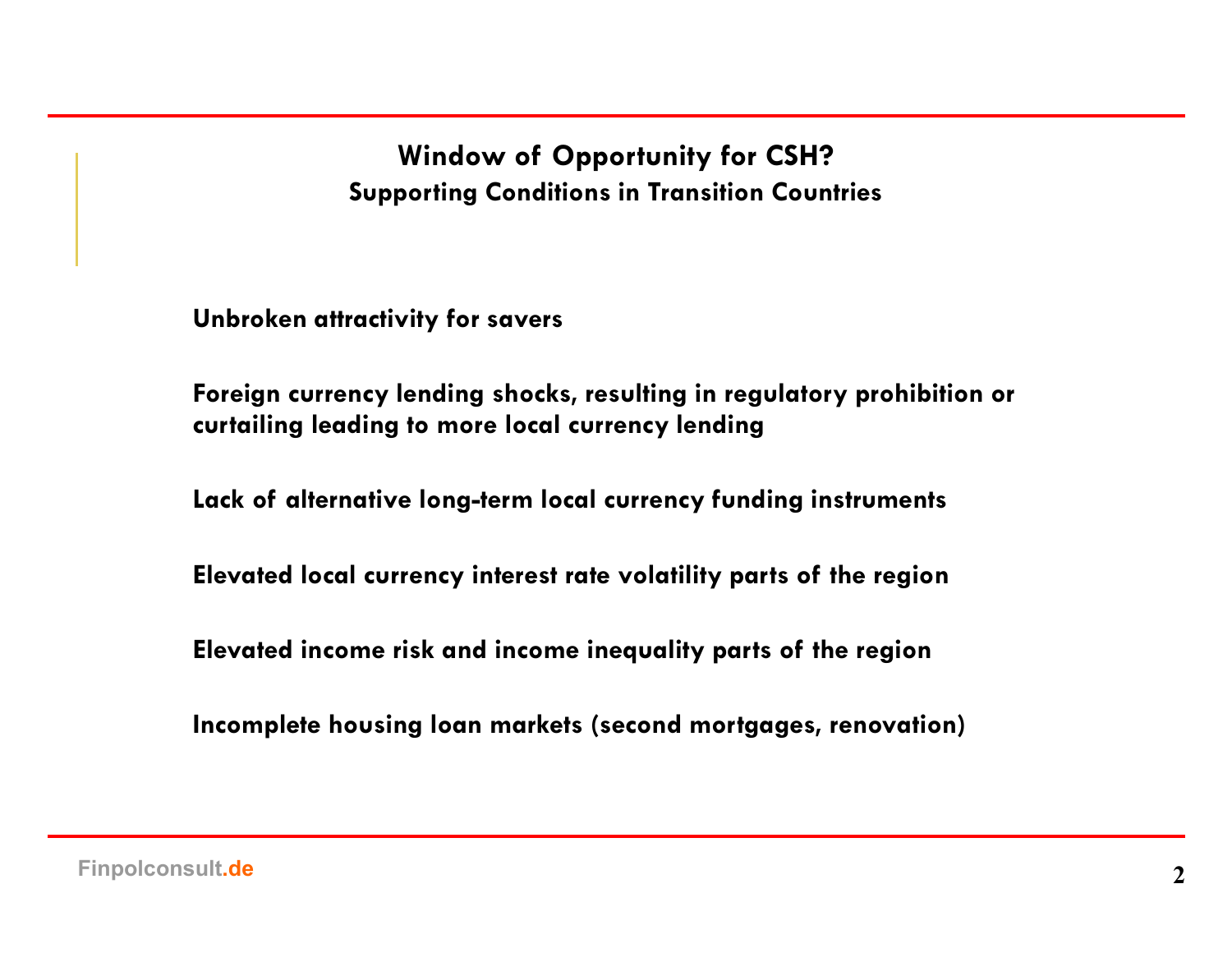### WINDOW OF OPPORTUNITY FOR CSH?

IDOW OF OPPORTUNITY FOR CSH?<br>UNBROKEN ATTRACTIVITY FOR SAVERS<br>ed, depending on local / foreign currency interest rate and initial premium<br>ecently converged Popularity has differed, depending on local / foreign currency interest rate and initial premium conditions, but has recently converged

WINDOW OF OPPORTUNITY FOR CSH?<br>
UNBROKEN ATTRACTIVITY FOR SAVERS<br>
Popularity has differed, depending on local / foreign currency interest rate and initial premium<br>
conditions, but has recently converged<br>  $\rightarrow$ Bausparen rema significant contribution to the long-term savings market  $\rightarrow$ Premium level stop and go endangers the contribution



Popularity of the Schemes

Contribution to Time Deposit Market



Source: national central banks, Bausparkassen, author.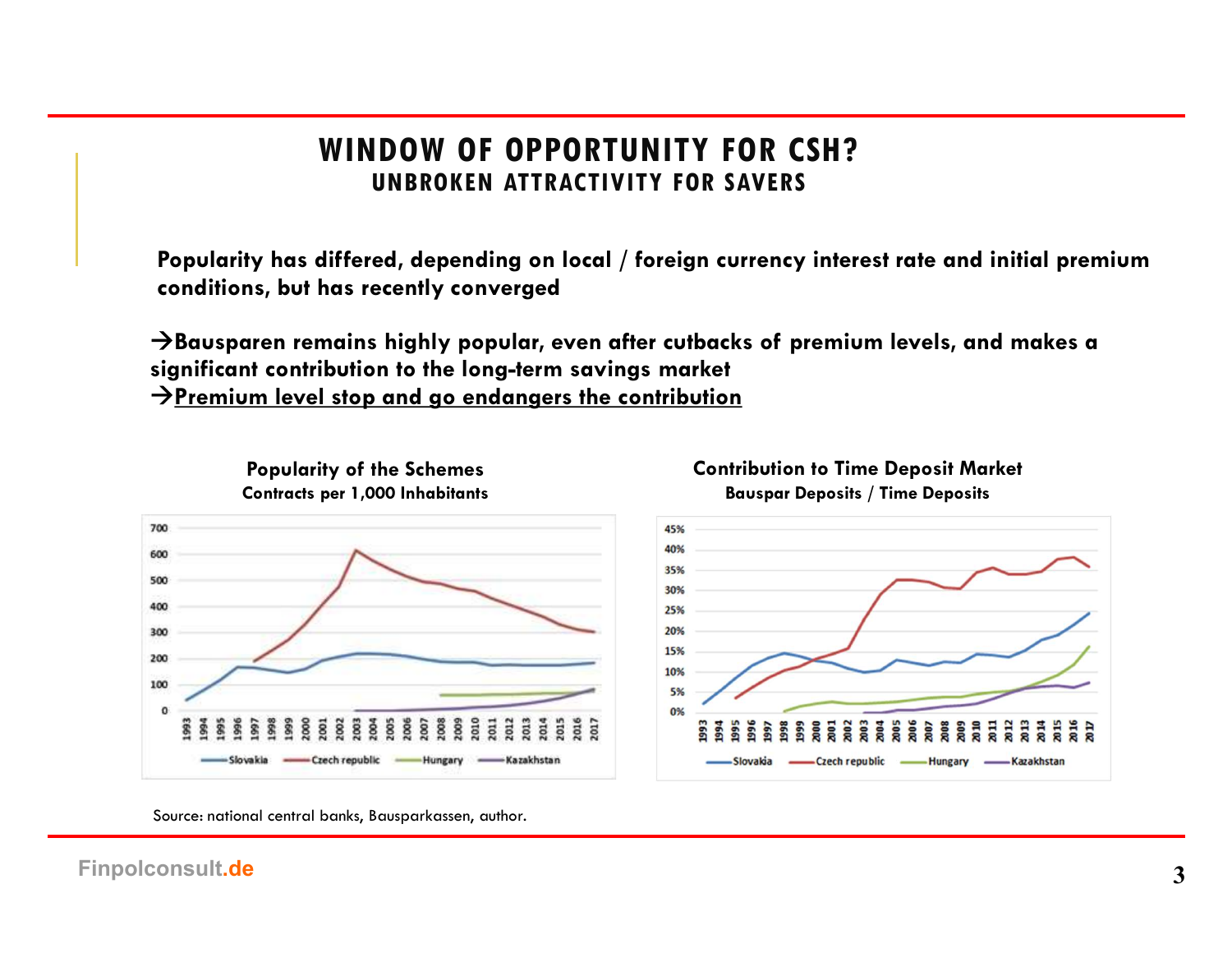## WINDOW OF OPPORTUNITY FOR CSH? COLLAPSE OF FOREIGN CURRENCY LENDING WINDOW OF OPPORTUNITY FOR CSH?<br>
COLLAPSE OF FOREIGN CURRENCY LENDING<br>
In Kazachstan and Hungary, the foreign currency lending market collapsed and la<br>
The presence of Bausparen was an insurance policy, demand picked up str

IN INDOW OF OPPORTUNITY FOR CSH?<br>COLLAPSE OF FOREIGN CURRENCY LENDING<br>In Kazachstan and Hungary, the foreign currency lending market collapsed and local currency loans<br>The presence of Bausparen was an insurance policy, dem were expensive



Source: IMF, national central banks, Bausparkassen, Consultant computations.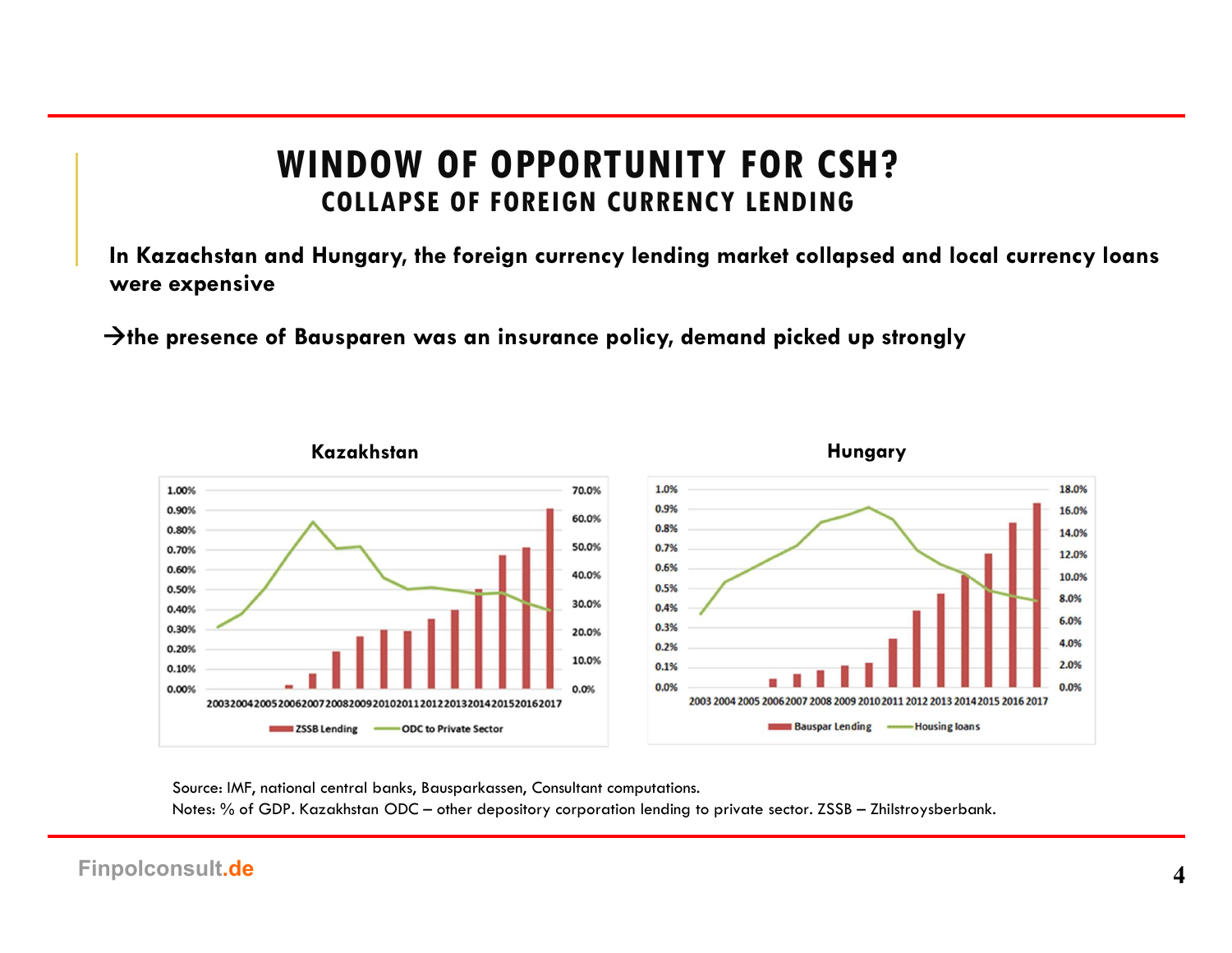#### WINDOW OF OPPORTUNITY FOR CSH? LACK OF ALTERNATIVE LONG-TERM LOCAL CURRENCY FUNDING

Debt securities markets are small, due to the lack of institutional investors Households save increasingly long-term, but are highly sensitive to financial shocks (term deposits can often be daily called) WINDOW OF OPPORTUNITY FOR CSH?<br>
LACK OF ALTERNATIVE LONG-TERM LOCAL CURRENCY FUNDING<br>
Debt securities markets are small, due to the lack of institutional investors<br>
Households save increasingly long-term, but are highly se



Long-term Funding Gap in the Local







Source: Central Bank of Armenia, Duebel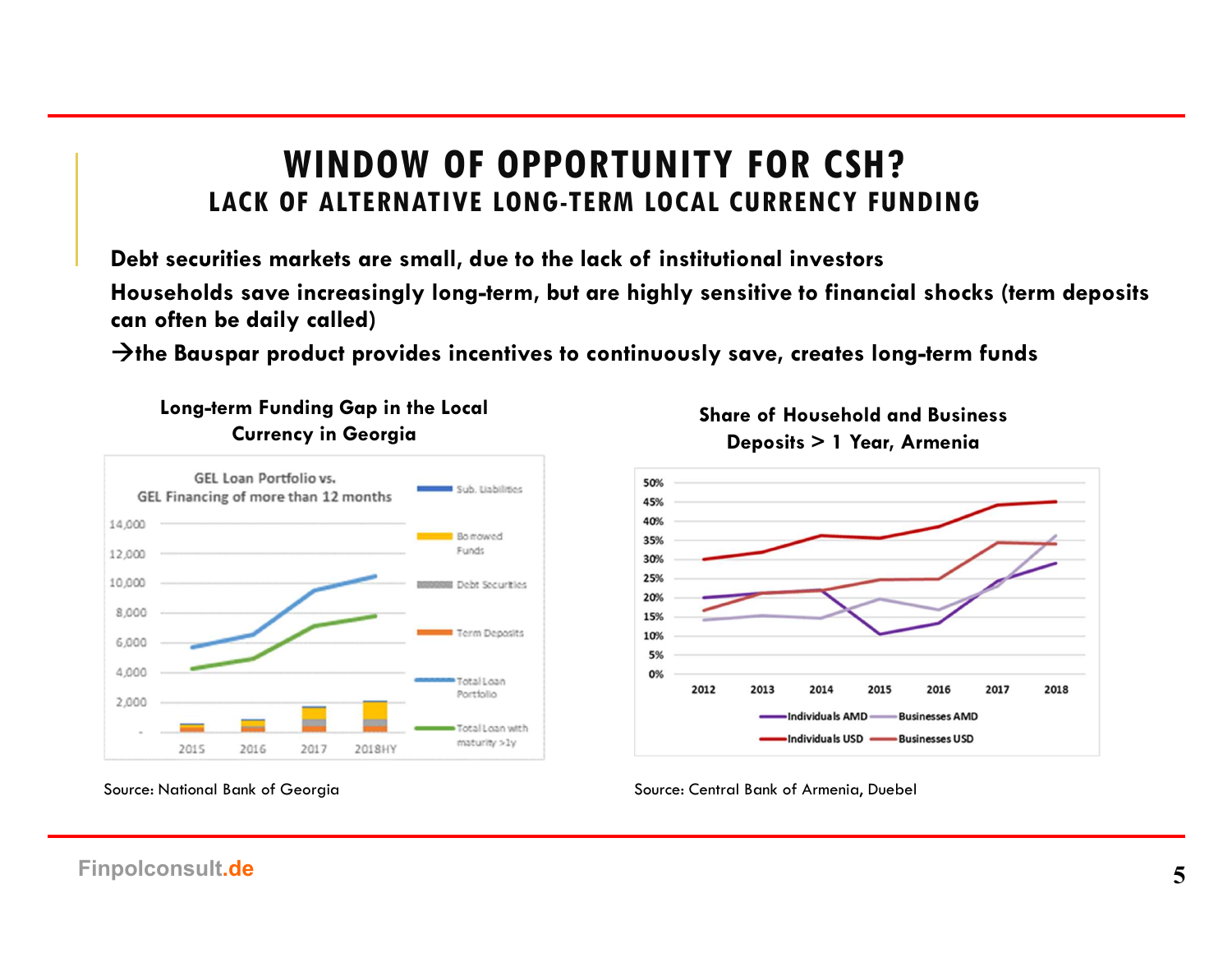#### WINDOW OF OPPORTUNITY FOR CSH? ELEVATED INTEREST RATE VOLATILITY

Interest rate levels and volatility remain high in Caucasus, Central Asia Even where low, the legacy of high and volatile interest rates drives expectations, e.g. Hungary WINDOW OF OPPORTUNITY FOR CSH?<br>ELEVATED INTEREST RATE VOLATILITY<br>Interest rate levels and volatility remain high in Caucasus, Central Asia<br>Even where low, the legacy of high and volatile interest rates drives expectations,



Lending Rates in Hungary



Source: IMF, International Financial Statistics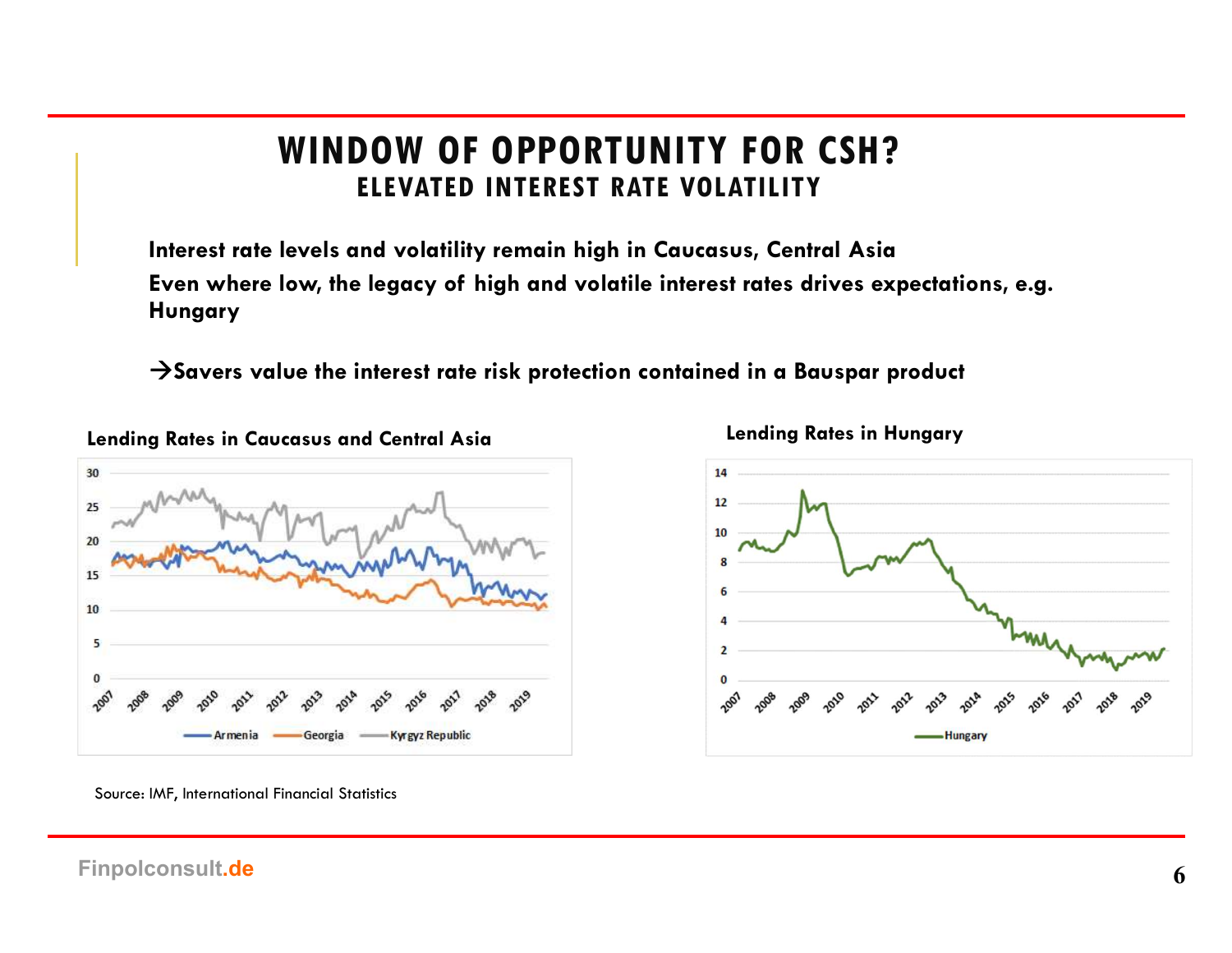## WINDOW OF OPPORTUNITY FOR CSH? INCOME RISK AND ACCESS TO CREDIT CONSTRAINTS WINDOW OF OPPORTUNITY FOR CSH?<br>
INCOME RISK AND ACCESS TO CREDIT CONSTRAINTS<br>
Unemployment rates and income risk often remain high, deterring access to cre<br>
Lenders discriminate against lower-income households, esp. in sma

Unemployment rates and income risk often remain high, deterring access to credit Lenders discriminate against lower-income households, esp. in smaller and non-mortgage loans



Average and Standard Deviation of Macro





#### % difference to highest income group

Source: IMF, International Financial Statistics Source: National Mortgage Company, Duebel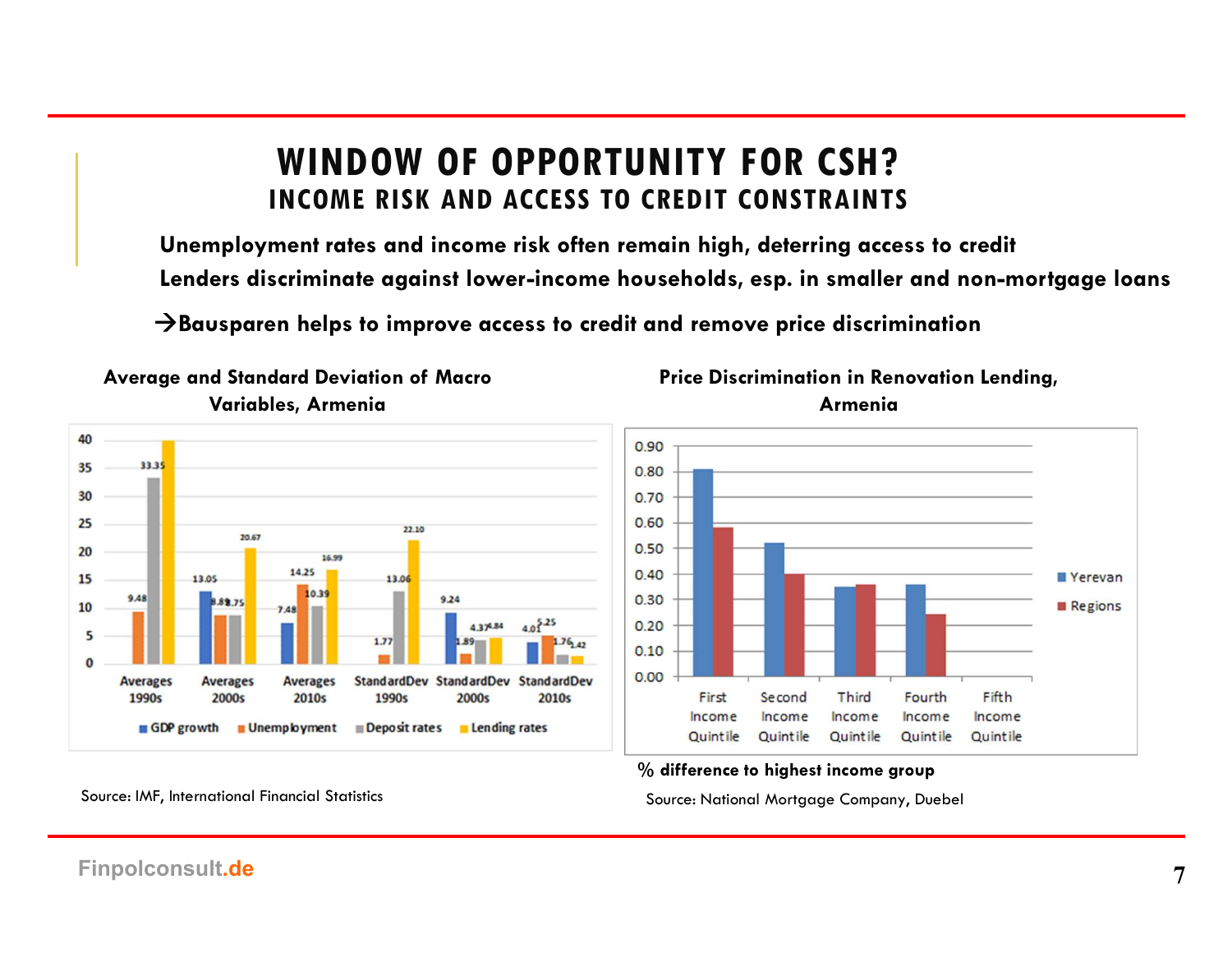#### WINDOW OF OPPORTUNITY FOR CSH? INCOMPLETE HOUSING LOAN MARKETS

Lenders do not rationally price higher LTV lending

Regulations push away borrowers with broken employment records or volatile incomes

WINDOW OF OPPORTUNITY FOR CSH?<br>INCOMPLETE HOUSING LOAN MARKETS<br>Lenders do not rationally price higher LTV lending<br>Regulations push away borrowers with broken employment records or volatile incomes<br> $\rightarrow$ Bausparen offers unif spectrum

#### Example: Higher LTV Pricing Armenian mortgage lenders

|                 | LTV range, loans in AMD                            |              |        |            |        |
|-----------------|----------------------------------------------------|--------------|--------|------------|--------|
| <b>PFI</b> code | < 50%                                              | 50-60%       | 60-70% | 70-85%     | 85-90% |
|                 | 9.80%                                              | $9.8 + 0.5%$ |        |            |        |
| 8               | 9.45%                                              | 9.75%        |        | 12.50%     | 13.25% |
| 23              | 11.20%                                             | 11.2+0.2%    |        |            |        |
|                 | risk based pricing, incl. LTV factor consideration |              |        |            |        |
| 20              | committee decision                                 |              | 10%    | 11%        |        |
| 17              | 11.30%                                             |              |        | 11.3+0.75% |        |

Note:

Results in high marginal cost of funds for LTV 70-80% incomes<br>y wide credit<br>Note:<br>Results in high<br>marginal cost of funds<br>for LTV 70-80%<br>(15% - 25%)

Source: National Mortgage Company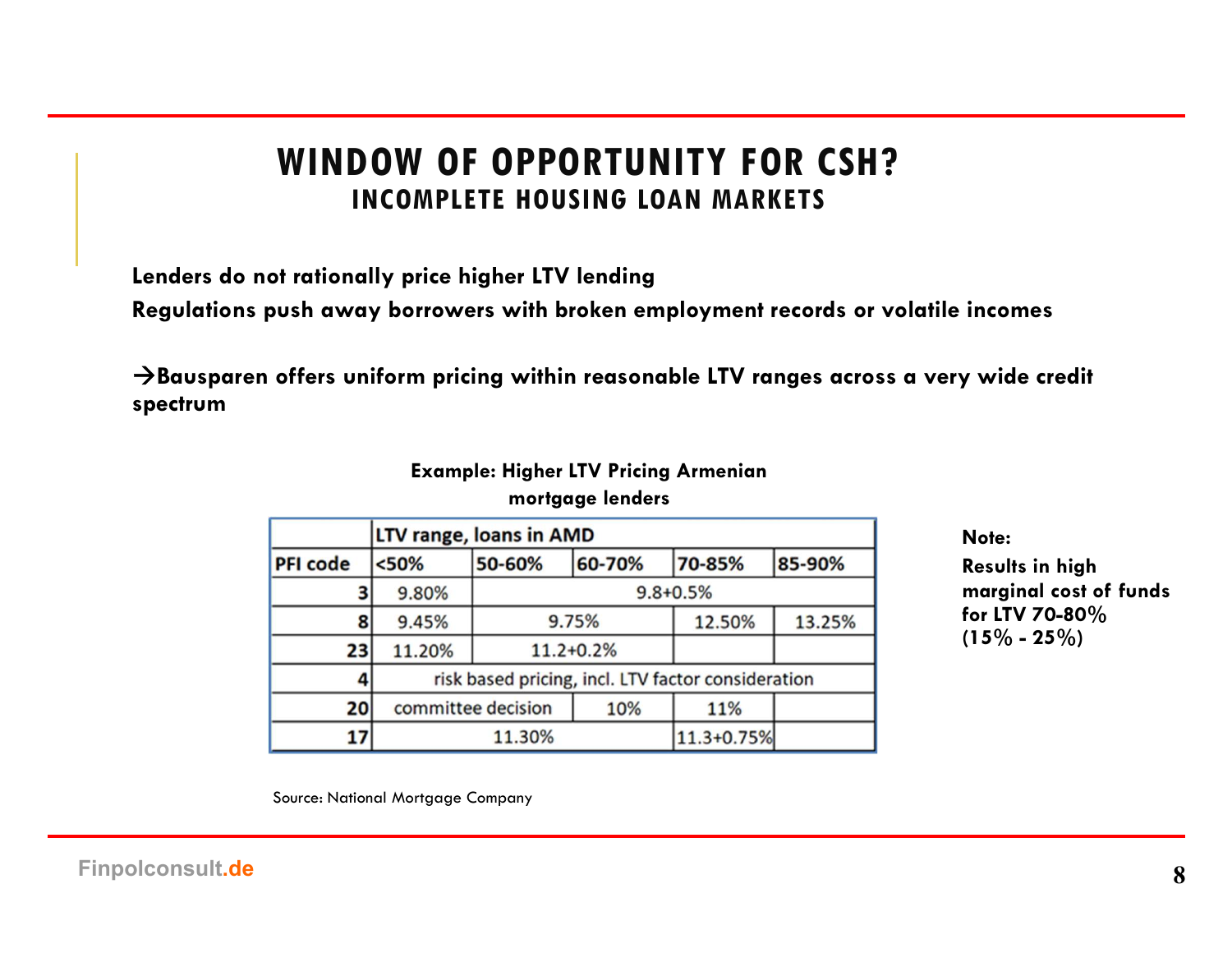# WINDOW OF OPPORTUNITY FOR CSH? WINDOW OF OPPORTUNITY FOR CSH?<br>BAUSPARKASSEN HOLD UP THEIR PLACE IN THE MARKET<br>loan market shares can be expected in the 15-30% range<br>leposit ratios are converging to 60-80%

Housing loan market shares can be expected in the 15-30% range

Loan-to-deposit ratios are converging to 60-80%

WINDOW OF OPPORTUNITY FOR CSH?<br>BAUSPARKASSEN HOLD UP THEIR PLACE IN THE MARKET<br>Housing loan market shares can be expected in the 15-30% range<br>Loan-to-deposit ratios are converging to 60-80%<br> $\rightarrow$ despite headwinds from cutth places in the market



Source: national central banks, Bausparkassen, author.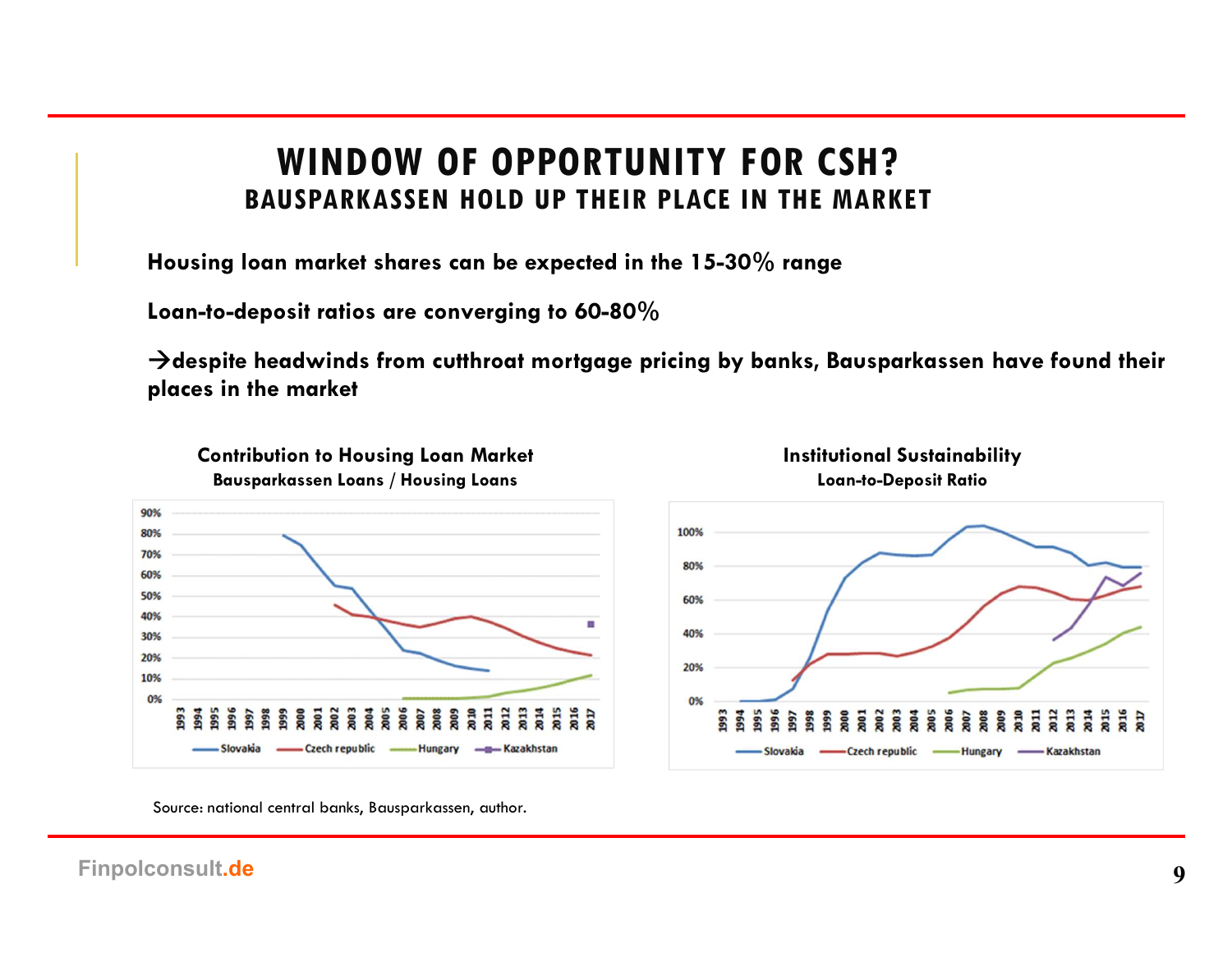# Window of Opportunity for CSH? Window of Opportunity for CSH?<br>Challenges and Opportunities for the Bauspar product<br>The development

#### Financial sector development

Return of cheap cross-border funding

Window of Opportunity for CSH?<br>Challenges and Opportunities for the Bauspar product<br>Financial sector development<br>Return of cheap cross-border funding<br>EBRD, ADB etc provide foreign currency lending, international banks are  $\rightarrow$ however, foreign currency is no longer attractive to local banks due to risk and regulations, often local currency programs require a central bank intervention

Alternative local currency funding

Central banks push lenders increasingly to do local currency lending and close local currency long-term gaps,

Most domestic savings markets are still too shallow to sustain alternatives, such as covered bonds on a larger scale. EBRD, ADB etc provide foreign currency lending, international banks are returning.<br>
→ however, foreign currency is no longer attractive to local banks due to risk and<br>
regulations, often local currency programs require a

development strategies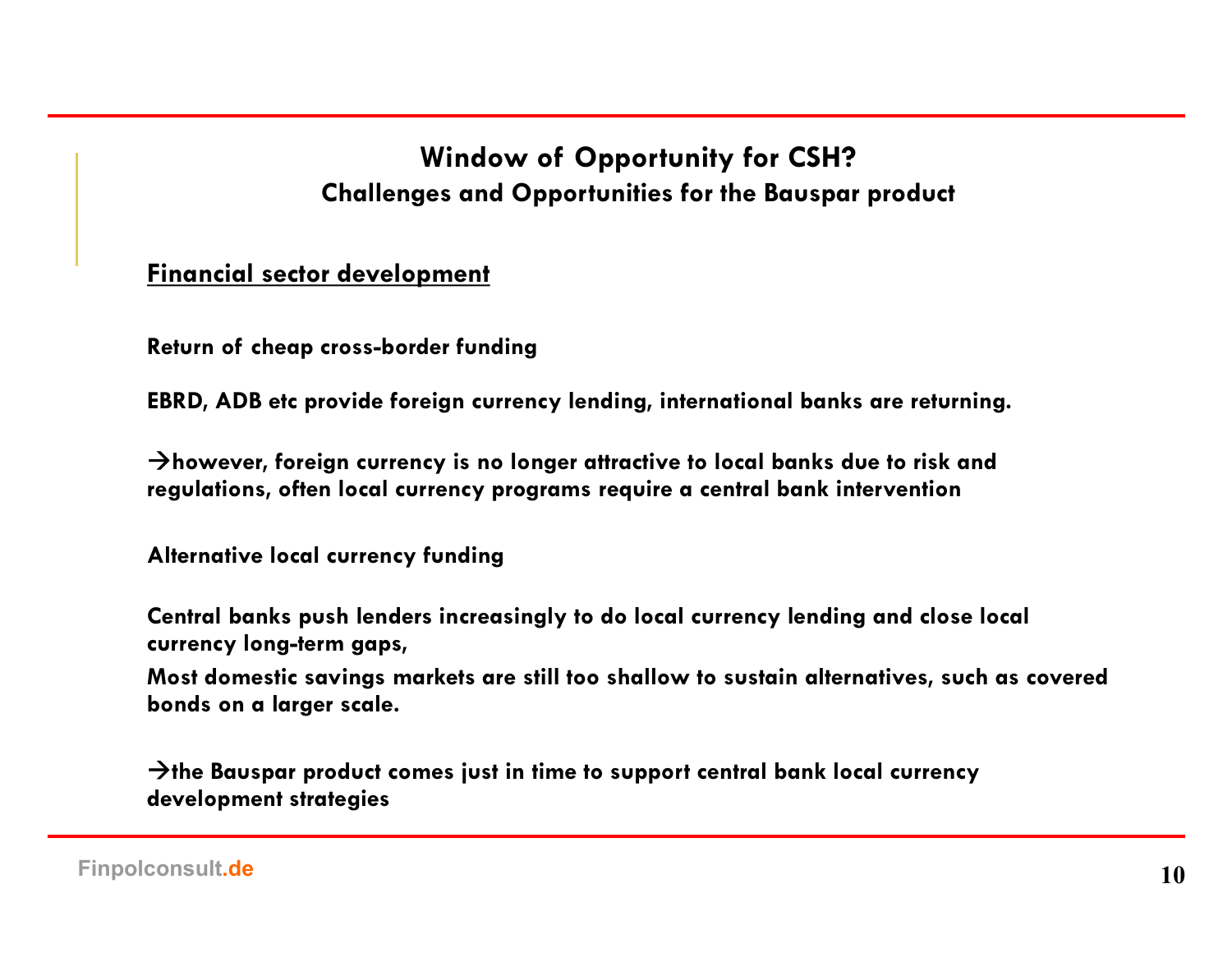# Window of Opportunity for CSH? Window of Opportunity for CSH?<br>Challenges and Opportunities for the Bauspar product<br>Le sector development

#### Housing finance sector development

Many transition countries are too small to sustain more than one Bausparkasse

 $\rightarrow$  create single institution focusing on refinancing / ALM benefiting all mortgage lenders?

Mortgage markets innovate and penetrate faster today even a transition country market

Window of Opportunity for CSH?<br>
Challenges and Opportunities for the Bauspar product<br>
Housing finance sector development<br>
Many transition countries are too small to sustain more than one Bausparkasse<br>  $\rightarrow$ create single ins mortgages, Housing finance sector development<br>Many transition countries are too small to sustain more than one Bausparkasse<br>→<br>Create single institution focusing on refinancing / ALM benefiting all mortgage lenders?<br>Mortgage markets Many transition countries are too small to sustain more than one Bausparkasse<br>  $\rightarrow$ create single institution focusing on refinancing / ALM benefiting all mortgage lenders?<br>
Mortgage markets innovate and penetrate faster to

young and lower-income households,

renovations/capital repairs).